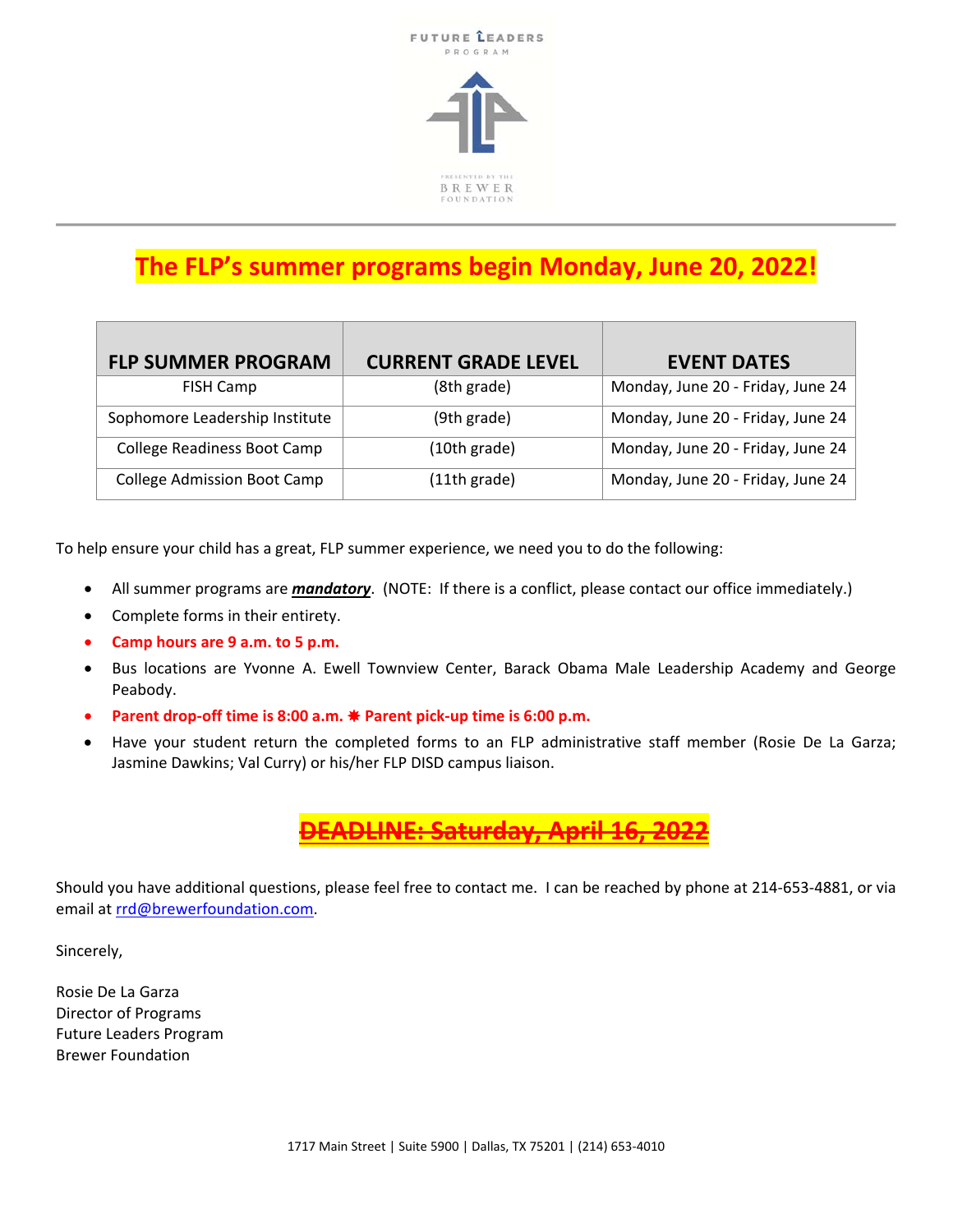## **FUTURE LEADERS**

PROGRAM



Date:\_\_\_\_\_\_\_\_\_\_\_\_\_\_\_\_\_\_\_\_

### **FLP SUMMER 2022 COLLEGE READINESS WORKSHOP REGISTRATION FORM**

**(PLEASE WRITE LEGIBLY, THANK YOU!)**

| <b>Student Name:</b>        |      |              |     |
|-----------------------------|------|--------------|-----|
| Grade When School Starts:   |      |              |     |
| Cell Phone:                 |      |              |     |
| E-Mail:                     |      |              |     |
| Parent/Guardian:            |      |              |     |
| Address:                    |      |              |     |
|                             | City | <b>State</b> | Zip |
| Parent/Guardian Cell Phone: |      |              |     |
| Parent/Guardian E-Mail:     |      |              |     |

### **MEDICAL INFORMATION**

*Allergies/special medical needs/special dietary needs (including vegetarian/vegan, lactose or gluten intolerant, etc.)*:

Please list all prescribed medications that your student is currently taking and indicate if your child will be taking them during FLP program hours. ALL medications (prescription and non-prescription) MUST be administered by Brewer Foundation Future Leaders Program staff, infirmary nurses, or any designated school representative. **FLP STUDENTS ARE NOT ALLOWED TO SELF-MEDICATE**.

l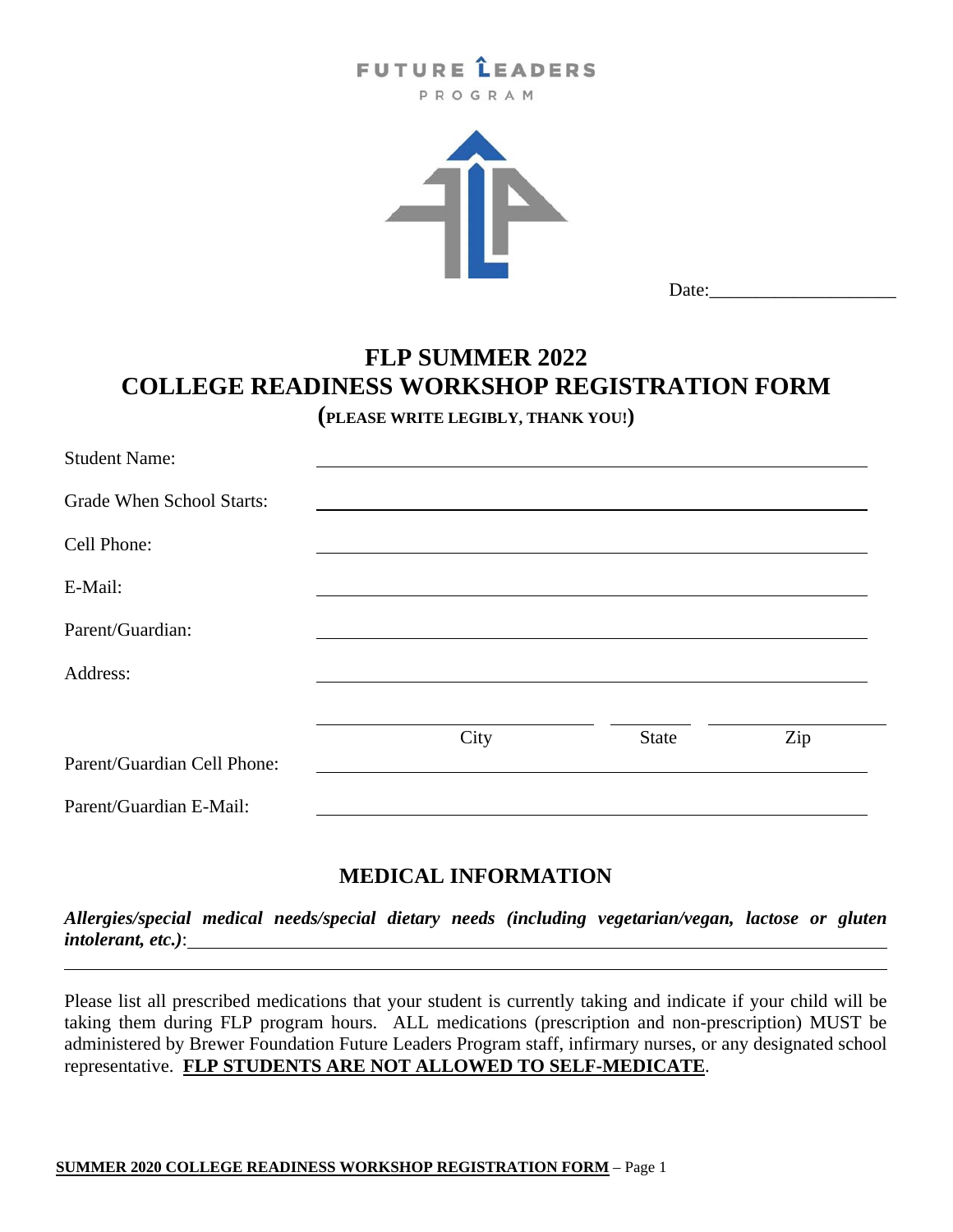| <b>Prescribed Medication</b> | <b>Dosage</b> | <b>Reason for taking medication</b> | Please check if your child will be taking during<br><b>FLP</b> program hours |
|------------------------------|---------------|-------------------------------------|------------------------------------------------------------------------------|
|                              |               |                                     |                                                                              |
|                              |               |                                     |                                                                              |
|                              |               |                                     |                                                                              |
|                              |               |                                     |                                                                              |

All medications that are to be administered during FLP program hours must be in the original container, clearly marked with the student's name, prescribed dosage, and instructions for administering, and placed in a clear, Zip-Loc bag. Additionally, the bag should be clearly labeled with the student's name and grade level. Additionally, parents must complete the FLP's Parent/Physician Request for Administration of Medication form (attached), fold it, and place it in the Zip-Loc bag as well. Each medication must be in a separate bag. Parents (NOT STUDENTS) need to hand the bag(s) of medication(s) to the FLP Bus Liaison, staff member, trip chaperone, as the students depart for the FLP activity. All medications will be returned to the Parent at the end of each event.

I certify that, to my knowledge, my student has not been exposed to any contagious diseases within the past 60 days. In the event that my student has a medical/dental emergency during any Brewer Foundation Future Leaders Program sponsored activity, I hereby give consent to the Brewer Foundation Future Leaders Program, its officers, agents, and employees (including Dallas Independent School District/private school staff, infirmary nurses, or any designated school representative) to oversee/manage: (1) the administration of any medical treatment deemed necessary by a licensed physician or dentist and (2) the transfer of my student to any reasonably accessible hospital. I understand that this authorization is intended to empower the Brewer Foundation Future Leaders Program, its officers, agents, and employees to give specific consent to any diagnosis, treatment, or hospital care which, in the judgment of a licensed physician or dentist, is deemed advisable. I understand that the Brewer Foundation Future Leaders Program is **not** financially responsible for the expense of medical treatment, emergency care, or transportation.

**NOTE: If your child, at any point in time was/is exposed to a contagious disease, please call Rosie De La Garza, Director of Programs at 214-653-4881 (office) or 214-232-5221 (cell) before you send your child to any FLP class, program, event or activity.** 

#### **In case of medical emergency contact:**

|            | Name | Phone No. | <b>Relationship to Student</b> |
|------------|------|-----------|--------------------------------|
| Contact #1 |      |           |                                |
| Contact #2 |      |           |                                |
| Contact #3 |      |           |                                |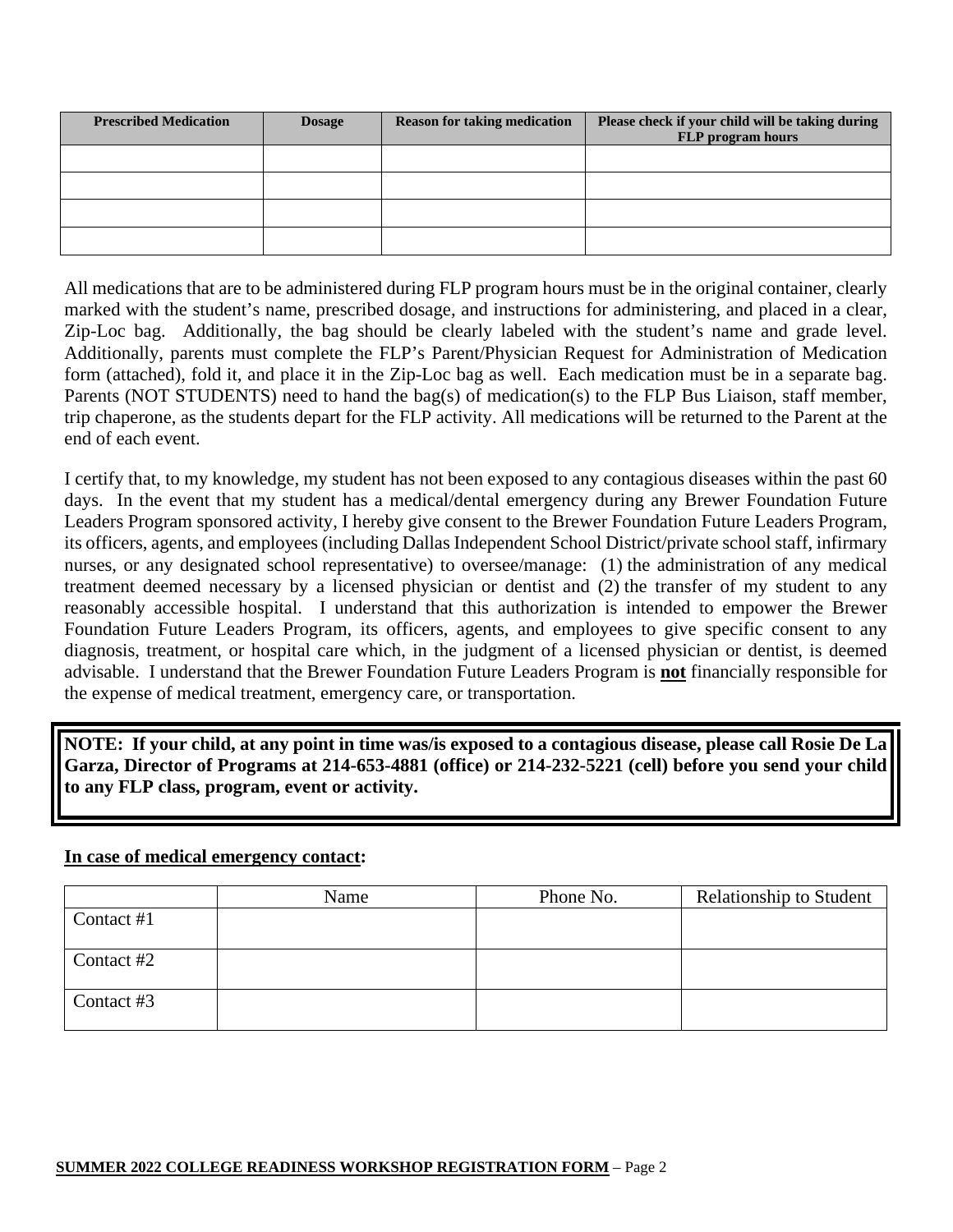#### **AUTHORIZATION TO ADMINISTER MEDICATION**

I hereby give my consent for the above-named student to be administered the following non-prescription medication(s) by Brewer Foundation Future Leaders Program staff, infirmary nurses, or any designated school representative as needed (Please circle):

| Acetaminophen (e.g. Tylenol, etc.)              | YES        | NO |
|-------------------------------------------------|------------|----|
| Diphenhydramine HCI (e.g. Benadryl, etc.)       | YES        | NO |
| Cough drops (e.g. Halls, etc.)                  | <b>YES</b> | NO |
| Ibuprofen (e.g. Advil, etc.)                    | YES        | NO |
| Pseudoephedrine HCI (e.g. Sudafed, etc.)        | YES        | NO |
| Loperamide hydrochloride (e.g. Imodium, etc.)   | YES        | NO |
| Bismuth subsalicylate (e.g. Pepto Bismol, etc.) | YES        | NO |

I understand that the Brewer Foundation Future Leaders Program and/or its approved agents will NOT administer medications not previously listed, nor will they administer dosages of the above medications in amounts which exceed the recommended dosages for my student's age and/or weight without written parental permission. I will contact the FLP administrative staff if I need to make any special "medical" requests that are not covered in this document. (NOTE: If the FLP cannot meet/perform "special medication requests," the student will not be allowed to participate in the activity/event. I will contact the Brewer Foundation Future Leaders Program office for more information.)

#### **CONSENT**

I hereby give my consent for the above-named Student: (1) to participate in sports and athletics approved by the Brewer Foundation Future Leaders Program; (2) to attend any field trips approved by the Brewer Foundation Future Leaders Program; and (3) to be transported by the Brewer Foundation Future Leaders Program to and from any activities and events trips approved by the Brewer Foundation Future Leaders Program.

#### **MEDIA RELEASE**

I understand and will allow photos and videos of my student to be taken while at any Brewer Foundation Future Leaders Program-sponsored activity to be used in any Brewer Foundation publications. I also understand that publication of these photographs may be accomplished electronically via the Internet/Worldwide Web and that after publication, Brewer Foundation will be unable to prevent persons from gaining access to the Internet/Worldwide Web, copying my child's photographs and video from there, and subsequently using, altering, or republishing them without my or the Foundation's consent. I waive any claim for damages against Brewer Foundation/ and the Future Leaders Program, resulting from the non-consensual use, alteration, or republication of my student's photograph(s) and video(s) by third parties accessing the Internet/Worldwide Web.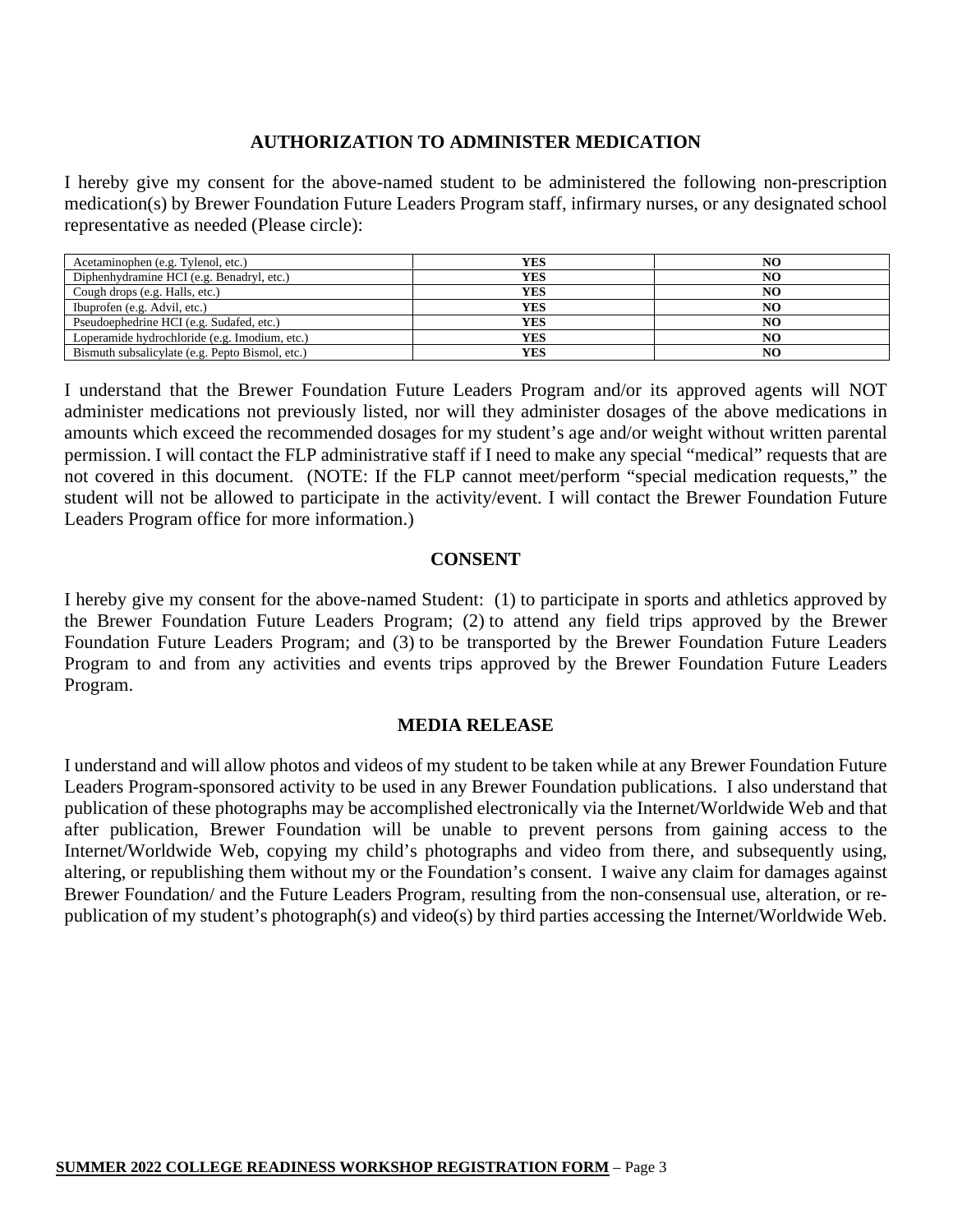#### **RELEASE AND INDEMNITY AGREEMENT**

In consideration of the above-named student being enrolled in the Brewer Foundation Future Leaders Program and being permitted to attend all FLP events and activities, including but not limited to field trips, sports, and other learning experiences, and to the full extent allowed by the law, I HEREBY AGREE TO WAIVE AND RELEASE THE BREWER FOUNDATION, EPISCOPAL SCHOOL OF DALLAS, DURHAM SCHOOL SERVICES and the DALLAS INDEPENDENT SCHOOL DISTRICT, their administrators, agents, employees, volunteers and invitees, together with all persons assisting with any phase of such Program FROM ANY AND ALL CLAIMS, SUITS, LOSSES, DAMAGES, CAUSES OF ACTION OR OTHER LIABILITIES by reason of any accident or injury suffered by the above-named student, which may arise in connection with field trips, sports and activities, and any of the authorizations described above. I further release each of the abovereferenced parties from liability by reason of any accident or injury that might occur while participating in such activities.

Parent/Guardian Signature: Printed Name of Parent/Guardian

#### **PLEASE RETURN THIS FORM TO ONE OF THE FOLLOWING:**

Jasmine Dawkins | FLP College Success Coordinator Brewer Foundation 1717 Main Street, Suite 5900 Dallas, Texas 75201 Office: 214.653.4847 | Fax: 214.653.1015 jed@brewerfoundation.com

Valerie "Val" Curry | FLP Program Coordinator Brewer Foundation 1717 Main Street, Suite 5900 Dallas, Texas 75201 Office: 214.653.4826 | Fax: 214.653.1015 vpc@brewerfoundation.com

Rosie De La Garza | FLP Director of Programs Brewer Foundation 1717 Main Street, Suite 5900 Dallas, Texas 75201 Office: 214.653.4881 | Fax: 214.653.1015 rrd@brewerfoundation.com